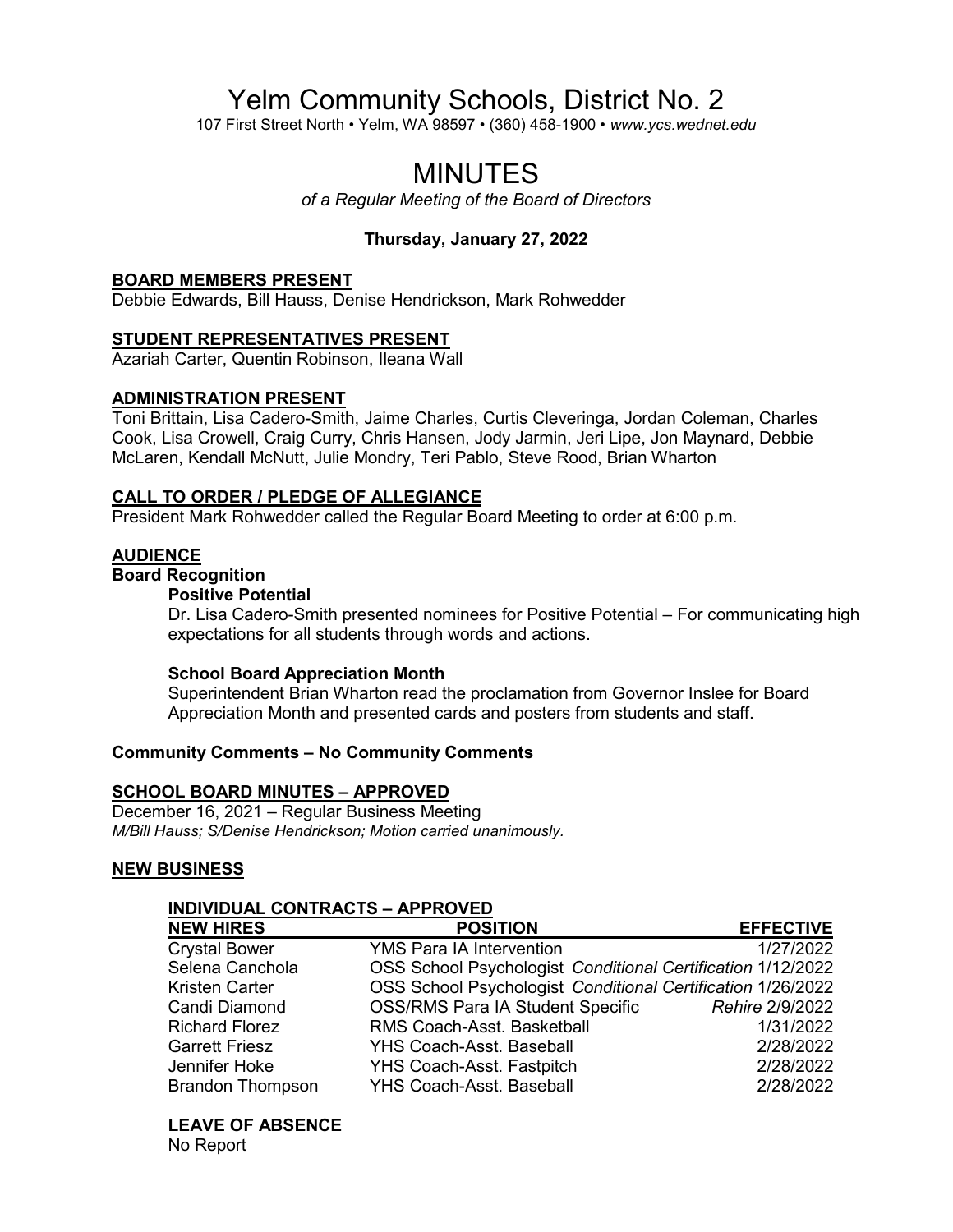# **RESIGNATIONS/RETIREMENTS/TERMINATIONS**

Michelle Anderson YHS Assistant Principal Resignation 6/30/2022 Thomas Hoghaug YHS Coach-Asst. Football Resignation 1/25/2022<br>Deborah McLaren PR Principal Retirement 6/23/2022 PR Principal **National Retirement 6/23/2022** 

# **STAFFING CHANGES**

No Report

# **STIPENDS/SUPPLEMENTAL CONTRACTS**

\$4,000.00

# **REQUESTS FOR WAIVERS FOR TEACHING OUT OF ENDORSEMENT**

| Dennis Gubser       | YHS, Math, ELA, Science, PE/Health, Visual Arts, Social             |           |
|---------------------|---------------------------------------------------------------------|-----------|
|                     | <b>Studies</b>                                                      | 1/31/2022 |
| <b>Brady Hoover</b> | <b>YHS.</b> Economics                                               | 9/8/2021  |
|                     | M/Debbie Edwards; S/Denise Hendrickson; Motion carried unanimously. |           |

# **ACCEPTANCE OF GIFTS - APPROVED**

| Donor Item/Purpose                                                        | Amount |
|---------------------------------------------------------------------------|--------|
|                                                                           |        |
|                                                                           |        |
|                                                                           |        |
|                                                                           |        |
|                                                                           |        |
|                                                                           |        |
| John & Cindy Wilson, Adopt a Family, Hygiene Supply Drive support\$630.00 |        |
|                                                                           |        |
| M/Bill Hauss; S/Debbie Edwards; Motion carried unanimously.               |        |

# **TECHNOLOGY STRATEGIC PLAN – APPROVED**

Director of Technology Jonathan Maynard presented the Technology Strategic Plan. *M/Denise Hendrickson; S/Debbie Edwards; Motion carried unanimously.*

# **VOUCHERS AND PAYROLL - APPROVED**

| A. General Fund                                             | #70143661 - 70143796 | \$724,912.87   |
|-------------------------------------------------------------|----------------------|----------------|
| B. ASB Fund                                                 | #70408731 - 70408754 | \$38,988.67    |
| C. Capital Projects Fund                                    | #70501292 - 70501307 | \$954,887.49   |
| D. ACH                                                      | #212200011-212200012 | \$2,623.73     |
| E. November Payroll                                         |                      | \$5,923,097.60 |
| M/Debbie Edwards; S/Bill Hauss; Motion carried unanimously. |                      |                |

# **FACILITIES REPORT – APPROVED**

Facilities Director Chris Hansen presented the public works voucher for board approval. **Public Works:**

| Project # | Amount      | Vendor/Reason                                              |
|-----------|-------------|------------------------------------------------------------|
| 103.20    | \$3,497.43  | Phoenix Sign / Sign Repair - LA                            |
| 05.21     | \$58,604.36 | Northwest School Equipment / Fast Pitch Bleachers - YHS    |
| 18.21     | \$2,454.14  | Electrocom / Intercom/Speaker/clock Install 300 Wing - SW  |
| 19.21     | \$903.08    | Electrocom / Clock Display Repair / FT                     |
| 26.21     | \$6,882.84  | A+ Professional Coatings / Painted Gym - PR                |
| 27.21     | \$14,482.80 | A+ Professional Coatings / Painted Gym - MK                |
| 30.21     | \$5,467.39  | INSI / Antenna Drop - Site House                           |
| 33.21     | \$6,977.88  | Wood & Link Fence / Install Fence Slats Fast Pitch Field - |
|           |             | YHS                                                        |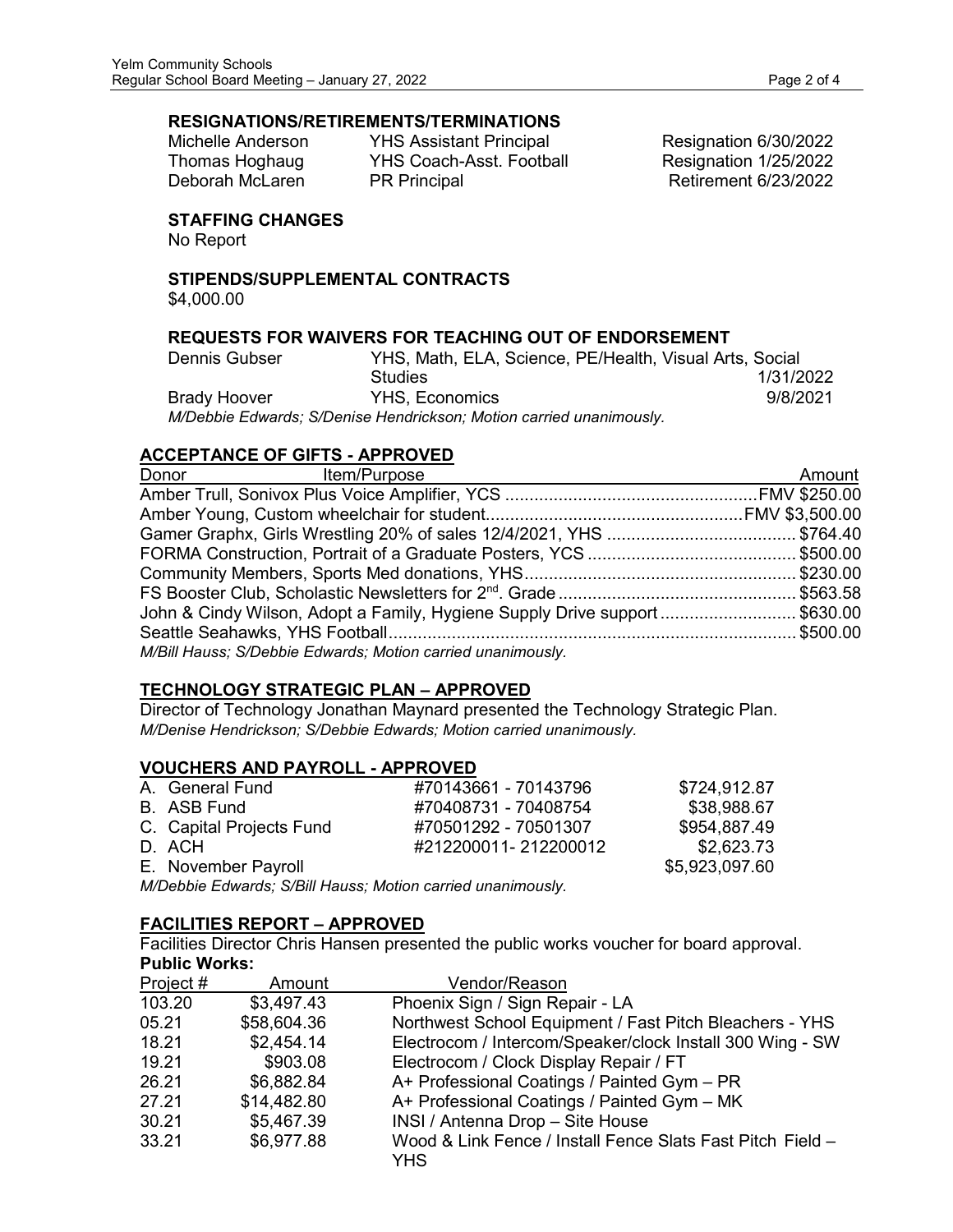| 52.21<br>53.21 | \$2,781.00<br>\$8,091.72 | Cascade Fire & Security / 5 Year Backflush - MK<br>Cascade Fire & Security / Replace Butterfly Valve & 5<br>Year - RMS |
|----------------|--------------------------|------------------------------------------------------------------------------------------------------------------------|
| 54.21          | \$3,358.80               | Cascade Fire & Security / 5 Year Backflush - LA                                                                        |
| 61.21          | \$706.32                 | Cascade Fire & Security / Raise 4 Sprinkler Heads - PR                                                                 |
| 62.21          | \$1,602.51               | Cascade Fire & Security / Replace Bad Tamper Switch -<br>Transportation                                                |
| 63.21          | \$567.84                 | Sound Electronics / Check and Repair Power to Clocks -<br><b>RMS</b>                                                   |
| 64.21          | \$1,858.79               | NW Water Systems / Change out Carbon (Aug) – LA                                                                        |
| 65.21          | \$2,172.56               | NW Water Systems / Change out Carbon (Dec) - LA                                                                        |
| 66.21          | \$300.30                 | South Sound Fire & Security / Repair Door Contacts - RMS                                                               |
| 67.21          | \$944.23                 | South Sound Fire & Security / Repair Zone 6 to Secure Bldg<br>DO                                                       |
| 68.21          | \$285.80                 | South Sound Fire & Security / Replace Door Magnet - MK                                                                 |
| 69.21          | \$1,448.15               | Hermanson / Repair Defrost Issues P1 - LA                                                                              |
| 70.21          | \$565.38                 | Hermanson / Repair to HP 25 & 26 - MK                                                                                  |
| 71.21          | \$571.66                 | Hermanson / Repair Pump & Boiler Issues / RMS                                                                          |
| 72.21          | \$1,247.11               | Hermanson / Duct Heater Repair in Locker Rooms - YHS                                                                   |
| 73.21          | \$740.38                 | Hermanson / Pressure Differential Switch Repair to Heating<br>Loop - SW                                                |
| 74.21          | \$477.90                 | Electrocom / Repair Call Button - MK                                                                                   |
| 77.21          | \$892.71                 | Wayne's Roofing / Repair to Stadium Roof - YHS                                                                         |

*M/Debbie Edwards; S/Bill Hauss; Motion carried unanimously.*

## **FINANCIAL REPORTS**

 Chief of Finance Toni Brittain presented an update on 2022/2023 budget projections. Toni and Superintendent Brian Wharton will be meeting with all building principals to discuss enrollment projections.

# **GRADUATE YELM! UPDATE**

Community Relations Coordinator Andrew Kollar presented 4 new Graduate Yelm partners, bringing the total to 215.

Communications Director Teri Pablo presented a partner spotlight on Bounty for Families.

### **YELM MIDDLE SCHOOL/SOUTHWORTH/SSI CONSTRUCTION UPDATE**

Project Manager Kacey Wyatt presented an update on the progress of Southworth Elementary.

### **REOPENING PLAN UPDATE – No Report**

### **LEARNING RECOVERY PLAN – No Report**

#### **STUDENT ENROLLMENT REPORT**

| Jan 2022. | 5383 HC | 5359.46 FTE $(-224.83 \le 5584.29 \text{ budget})$ |
|-----------|---------|----------------------------------------------------|
| Dec 2021  | 5381 HC | 5359.77 FTE $(-224.52 \le 5584.29$ budget)         |
| Jan 2021  | 5344 HC | 5318.37 FTE (-312.99 < 5631.36 budget)             |

# **BOARD COMMENTS**

Board members commented on:

- Thanked all for the gifts and cards.
- Director Denise Hendrickson was able to testify on HB 1226
- Boys and Girls Club Auction was very successful.